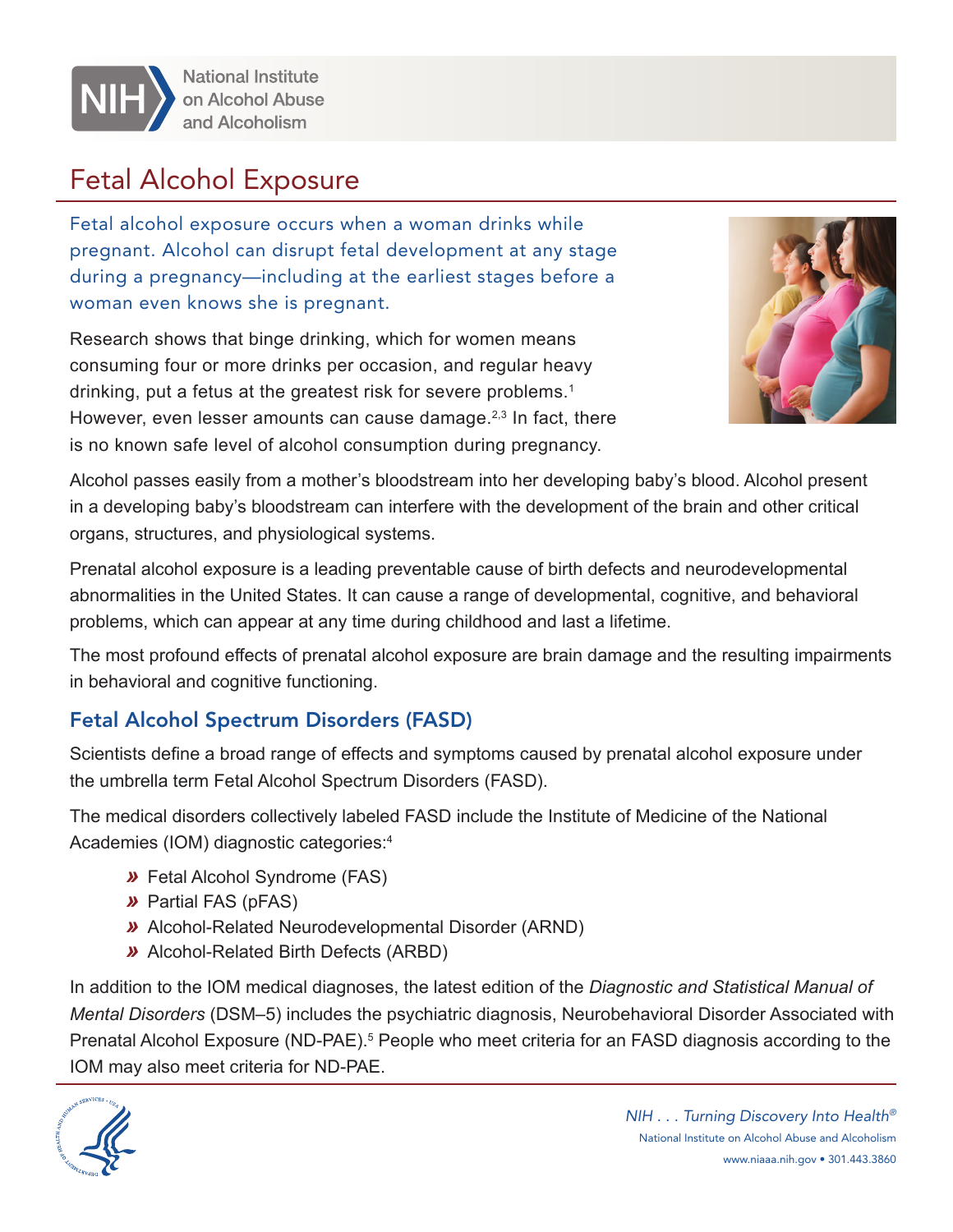The essential features common to the IOM medical diagnoses and the DSM–5 psychiatric diagnosis are prenatal alcohol exposure and central nervous system (CNS) involvement.

Evidence of CNS involvement can be structural (e.g., small brain size, alterations in specific brain regions) or functional (e.g., cognitive and behavioral deficits, motor and coordination problems). Advanced imaging studies have revealed differences in brain structure and activity that are consistent with data from neuropsychological testing, including deficits in sensory processing, cognition, and behavior in persons with FASD compared to people without FASD.<sup>6</sup>

# FASD-Related Problems

Each individual with FASD experiences a unique combination of day-to-day challenges that may include medical, behavioral, educational, and social problems. People with FASD may have difficulty in the following areas:<sup>7</sup>

- *»* Learning and remembering
- *»* Understanding and following directions
- *»* Shifting attention
- *»* Controlling emotions and impulsivity
- *»* Communicating and socializing
- *»* Performing daily life skills, including feeding, bathing, counting money, telling time, and minding personal safety

FASD-related brain damage makes it difficult to address routine life situations. It causes people to make bad decisions, repeat the same mistakes, trust the wrong people, and have difficulty understanding the consequences of their actions.

FASD cases are seriously under-diagnosed. FASD can be difficult for practitioners to distinguish from other developmental disorders since these disorders share certain learning and behavioral problems.

In addition, people with FASD are more likely to suffer from the following mental health disorders:<sup>8</sup>

- *»* Attention Deficit Hyperactivity Disorder (ADHD)
- *»* Depression and anxiety
- *»* Problems with hyperactivity, conduct, and impulse control
- *»* Increased incidence of alcohol and other substance use disorders

#### Key Statistics for the United States— Maternal Drinking

- *»* About 20 to 30 percent of women have reported drinking at some point during pregnancy—most typically during the first trimester.<sup>12</sup>
- *»* More than 8 percent of women have reported binge drinking at some time during pregnancy—most typically during the first trimester.<sup>12</sup>
- previous month.<sup>13</sup> *»* More than 9 percent of pregnant women reported drinking alcohol in the
- *»* More than 2 percent of pregnant women reported binge drinking in the previous month (4 or more drinks per occasion).<sup>13</sup>





*NIH . . . Turning Discovery Into Health®*  National Institute on Alcohol Abuse and Alcoholism www.niaaa.nih.gov • 301.443.3860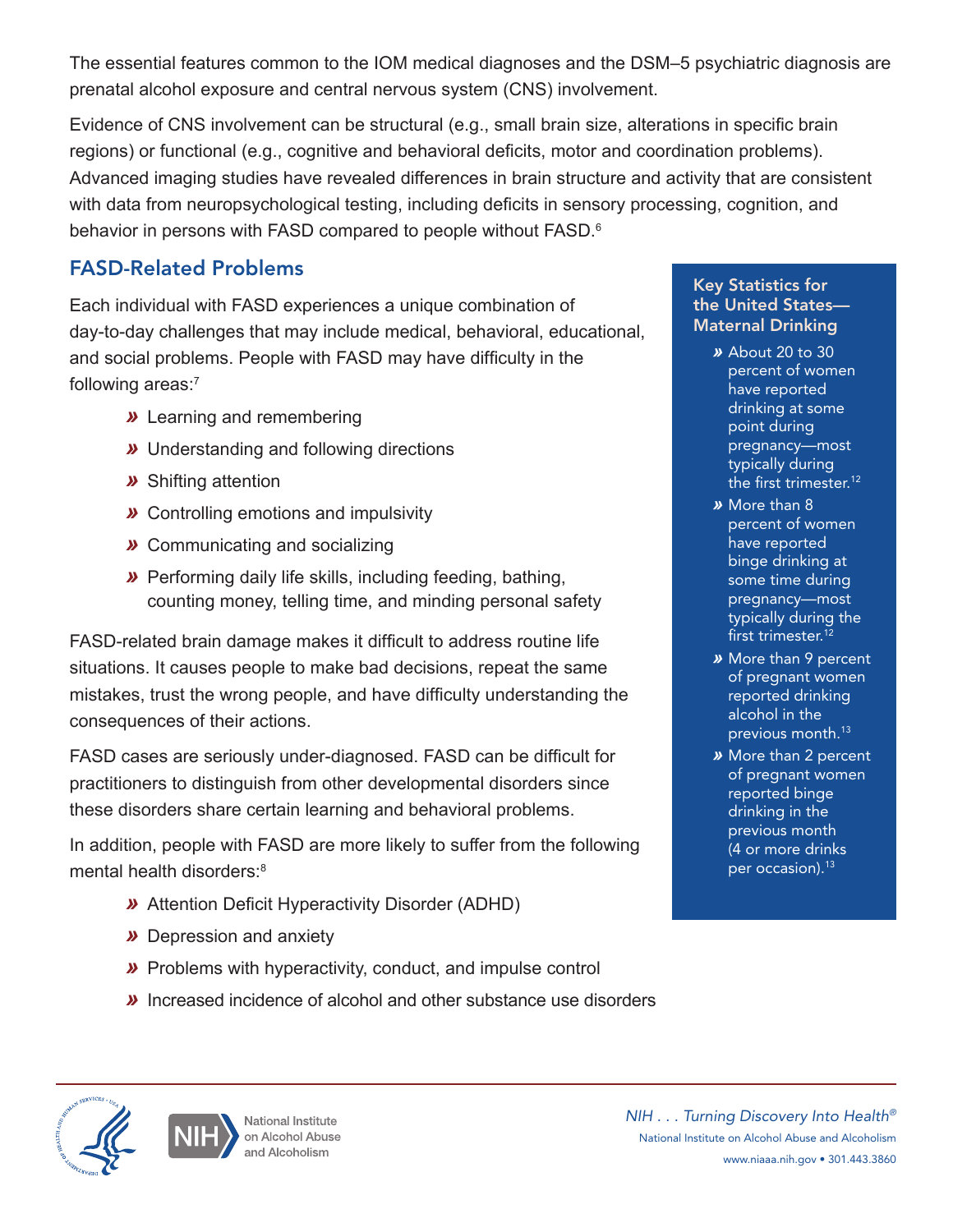# Relevant Clinical Diagnoses

### *IOM Diagnoses*

#### Fetal Alcohol Syndrome (FAS)

Fetal Alcohol Syndrome (FAS) was the first form of FASD discovered and is the most well-known. Heavy alcohol use during the first trimester of pregnancy can disrupt normal development of the face and the brain. In fact, exposure at any point during gestation may affect brain development. An FAS diagnosis requires:

- *»* Evidence of prenatal alcohol exposure
- *»* Evidence of central nervous system (CNS) abnormalities (structural or functional)
- *»* A specific pattern of three facial abnormalities: narrow eye openings, a smooth area between the lip and the nose (vs. the normal ridge), and a thin upper lip
- *»* Growth deficits either prenatally, after birth, or both

#### Partial FAS (pFAS)

Partial FAS (pFAS) involves prenatal alcohol exposure, and includes some, but not all, of the characteristics of full FAS.

#### Alcohol-Related Neurodevelopmental Disorder (ARND)



A diagnosis of Alcohol-Related Neurodevelopmental Disorder (ARND) requires evidence of both prenatal alcohol exposure and CNS abnormalities, which may be structural or functional. Functional abnormalities may involve a complex pattern of cognitive or behavioral problems that are not consistent with developmental level, and that cannot be explained by factors other than prenatal alcohol exposure (e.g., family background, environment, and other toxicities). Facial abnormalities and growth retardation need not be present.

#### Alcohol-Related Birth Defects (ARBD)

This disorder includes medical conditions linked to prenatal alcohol exposure such as: heart, kidney, and bone problems and other malformations; difficulty seeing and hearing; and reduced immune function. Alcohol-Related Birth Defects (ARBD) is rarely seen alone but rather as a secondary disorder accompanying other FASD conditions (e.g., FAS and ARBD).

### *DSM–5 Diagnosis*

#### Neurobehavioral Disorder Associated with Prenatal Alcohol Exposure (ND-PAE)

Neurobehavioral Disorder Associated with Prenatal Alcohol Exposure (ND-PAE) is a new psychiatric diagnosis in the DSM–5. It requires evidence of both prenatal alcohol exposure and CNS





*NIH . . . Turning Discovery Into Health®*  National Institute on Alcohol Abuse and Alcoholism www.niaaa.nih.gov • 301.443.3860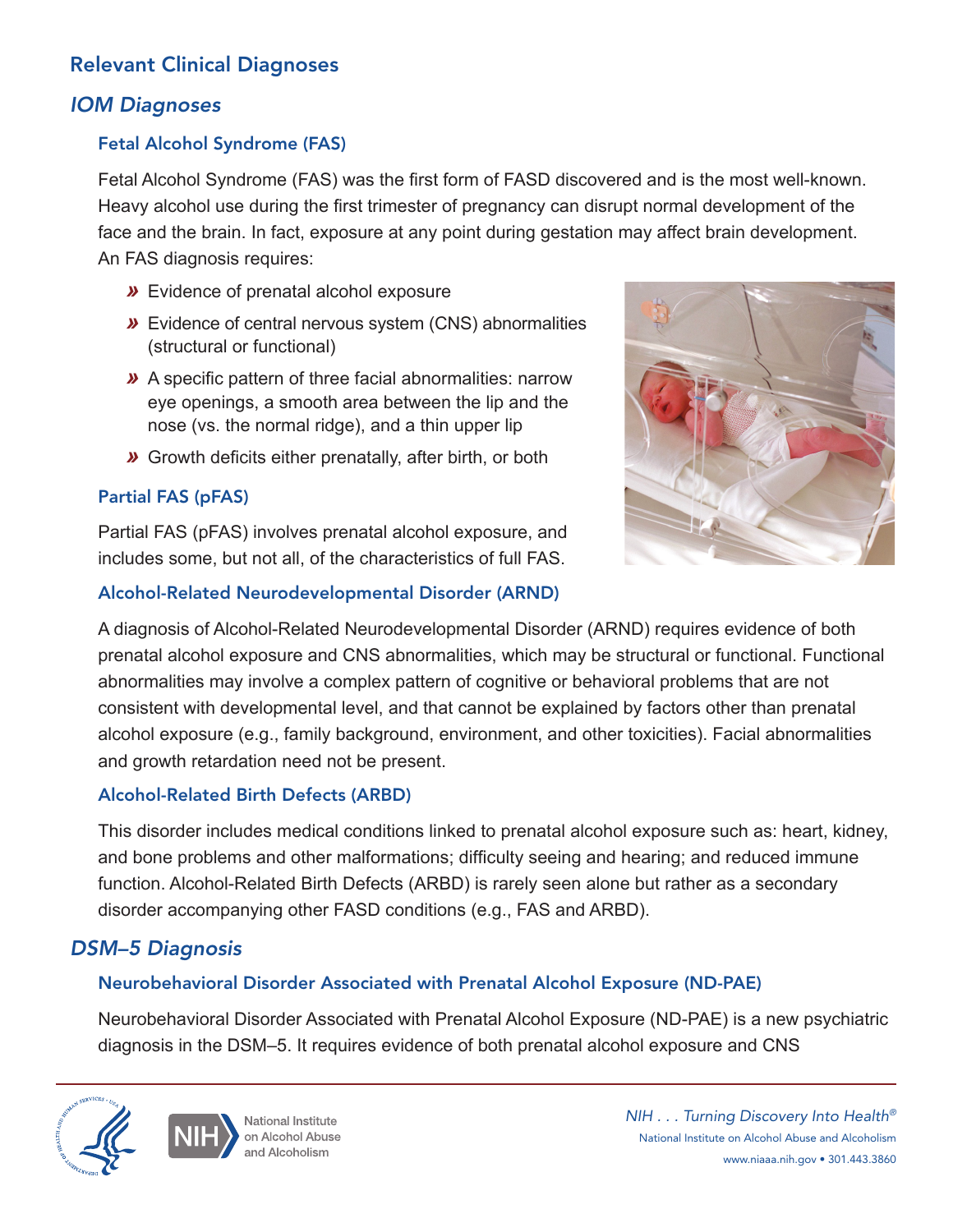involvement, as indicated by impairments in the following three areas: cognition, self-regulation, and adaptive functioning. This new diagnosis for use by mental health professionals will improve understanding of the multifaceted behavioral deficits seen in some people exposed to alcohol prenatally, and facilitate improved diagnosis and treatment of these individuals.

# Risk Factors<sup>9</sup>

The severity of alcohol's effects on a fetus primarily depends on the following:

- *»* Quantity—how much a pregnant woman drinks per occasion
- *»* Frequency—how often a pregnant woman drinks
- *»* Timing—in what stage of pregnancy a woman drinks and if she drinks heavily just as the fetus develops a particular feature or brain region

Other factors can also play a role in how prenatal alcohol exposure affects children. These include:

#### Maternal Characteristics

Research demonstrates that children may be more affected by prenatal alcohol exposure if their mothers:

- *»* Have poor nutrition
- *»* Have had multiple pregnancies and births
- *»* Have lower-than-average weight, height, and body mass index (BMI)
- *»* Smoke
- *»* Are older
- *»* Are a member of a family of heavy drinkers

#### Environmental Factors



Research demonstrates that children can be more affected by prenatal alcohol exposure if their mothers experience adverse-living conditions and high levels of stress. These may include: social isolation, living in circumstances where excessive drinking is common and accepted, and living in a community where resources for prenatal care are limited.

#### **Genetics**

The extent of FASD symptoms may depend on the mother's genetic make-up, her child's genetic make-up, and changes in gene activity caused by prenatal alcohol exposure.





*NIH . . . Turning Discovery Into Health®*  National Institute on Alcohol Abuse and Alcoholism www.niaaa.nih.gov • 301.443.3860